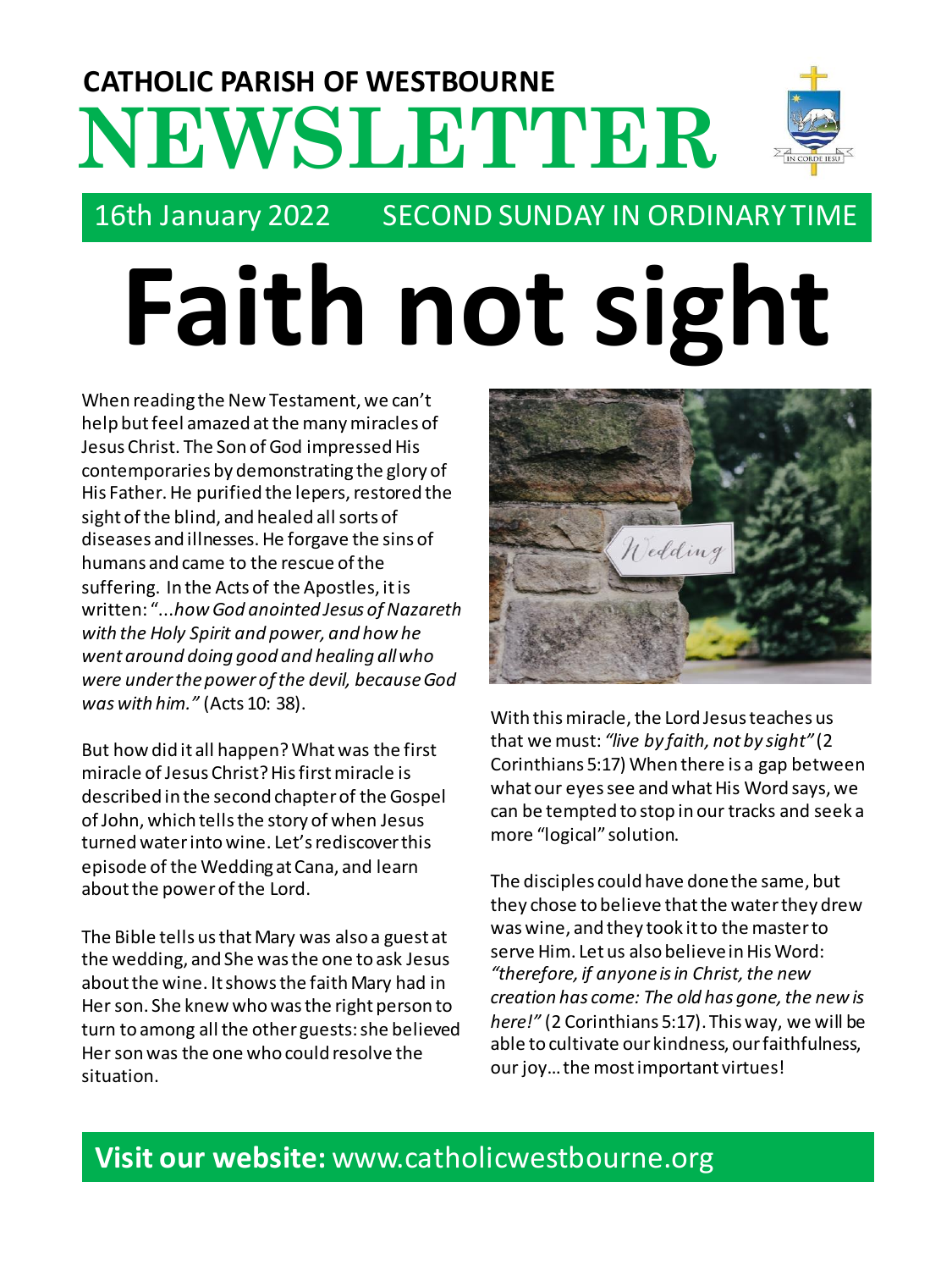# **MASS TIMES**

**Sunday 16th January, SECOND SUNDAY IN ORDINARY TIME** 9.00am 11.00am

**Tuesday 18th January, NO MASS**

**Wednesday 19th January, FERIA** 10.00am

**Wednesday 14th** *Repose of the souls of Bernard Charles and Elsie May Pratt* **Thursday 20th January, NO MASS Saturday 16th** *Rosemarie Schofield RIP*

**Sunday 18th 11am** *The Parish*  **Friday 21st January, ST AGNES, MARTYR** 6.00pm **-** Adoration of the Blessed Sacrament 7.00pm

**CONFESSIONS:**After Mass or by appointment.

### **OUR PARISH**

#### **OUR LADY IMMACULATE CHURCH SEAMOOR ROAD, WESTBOURNE, BOURNEMOUTH, BH4 9AE**

**Parish Priest:** Fr Leslie Adams **Telephone:**01202 764027 **Email:** ladams@portsmouthdiocese.org.uk *(Baptism, Marriages, Sick Visits, Funerals and Confessions)*

#### **Parish Office**

General enquires andhall bookings **Telephone:**01202 760640 **Email:** oliadmin@portsmouthdiocese.org.uk

**Safeguarding Officer:** Matthew French **Email:** mail@matthewfrench.net

## **SUNDAY READINGS**

**Entrance Antiphon - Ps 65: 4** *All the earth shall bow down before you, O God, and shall sing to you, shall sing to your name, O Most High!* 

**Gospel Acclamation** - **1S3:9, Jn6:68** *Alleluia, alleluia! Speak, Lord, your servant is listening: you have the message of eternal life. Alleluia!*

#### **Communion Antiphon - Cf. Ps 22: 5**

*You have prepared a table before me, and how precious is the chalice that quenches my thirst.*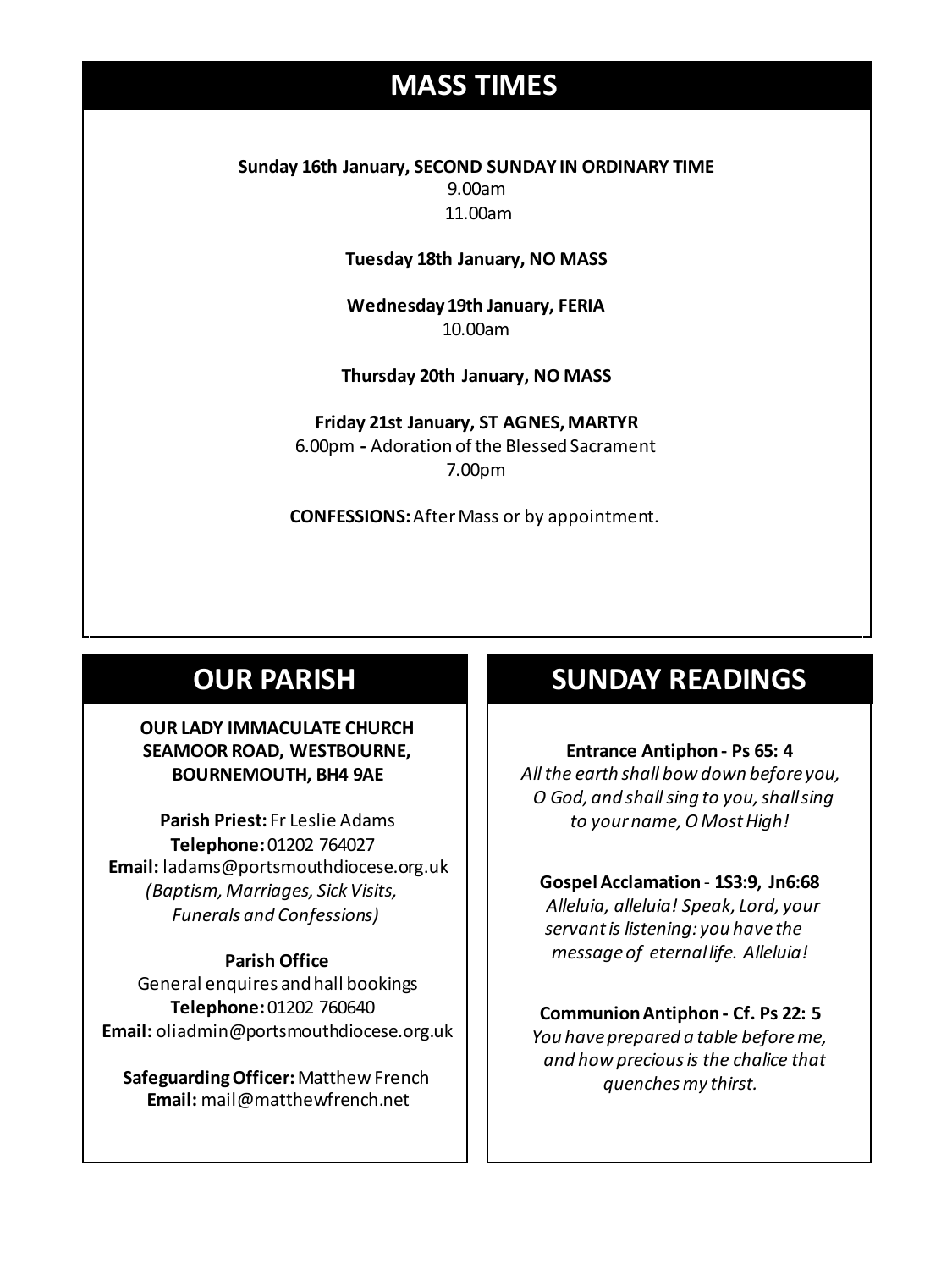## **PARISH NEWS**

**TODAY IS PEACE SUNDAY - A DAY FOR PEACE** Pope Francis asks us to think about *'Education, work and dialogue between generations: tools for building lasting peace'*. More information can be found on the Pax Christi website: https://paxchristi.org.uk/ peace-sunday-2022

**REFRESHMENTS.** Tea, coffee and soft drinks are provided in the hall after the 9.00am Mass on Sunday and 10.00am Mass on Wednesday. Please do join us if you can.

**SUNDAY OBLIGIATION.** As the Sunday Obligation to attend Mass remains suspended, please continue to attend Mass when you feel confident to do so. The Sunday Obligation remains 'stretched' across the weekdays so if you find Sunday Mass too daunting at this stage then consider attending a weekday Mass when there are fewer people present.

**PRAYER OF BLESSING.** If you're not a Catholic, please feel free to join the procession for Holy Communion to receive a blessing. Slightly bow your head and place your hand on your chest, so the minister/celebrant will know.

**VOLUNTEERS.** I would be very grateful if one or two volunteers were able to undertake some sacristy duties. This would involve opening and closing the church and helping me to prepare for Mass.



**Next weekend**we take the annual second collection in support of your Cathedral in Portsmouth. Appeal envelopes are available at all Masses for those who do not have gift aided planned giving envelopes for second collections. This collection is the only support our Cathedral receives from the wider Diocese. We have created a 'Give as you Live' page: https://donate.giveasyoulive.com/fundraising/c athedral-annual-appeal-1

Understandably, we all are aware that these are difficult times for us all, but please give generously to support your cathedral, gift aiding your donation wherever possible.

# **OFFERTORY COLLECTION**

You can donate directly into the bank account:

> **PRCDTR Bournemouth Our Lady Immaculate**

**Sort code:** 309304 **Account:** 00875075

**Thank you for your continued support.**

# **PRAYERS PLEASE**

**Please remember all the sick and housebound of our parish especially:**

Marianne Copp, Patricia Kowalewska, Win Sheridan, Kathleen Wood, Phillip Rockford, Germain McAulay, Geoffrey Dixon, Joe Bonnici, Marjorie Lee